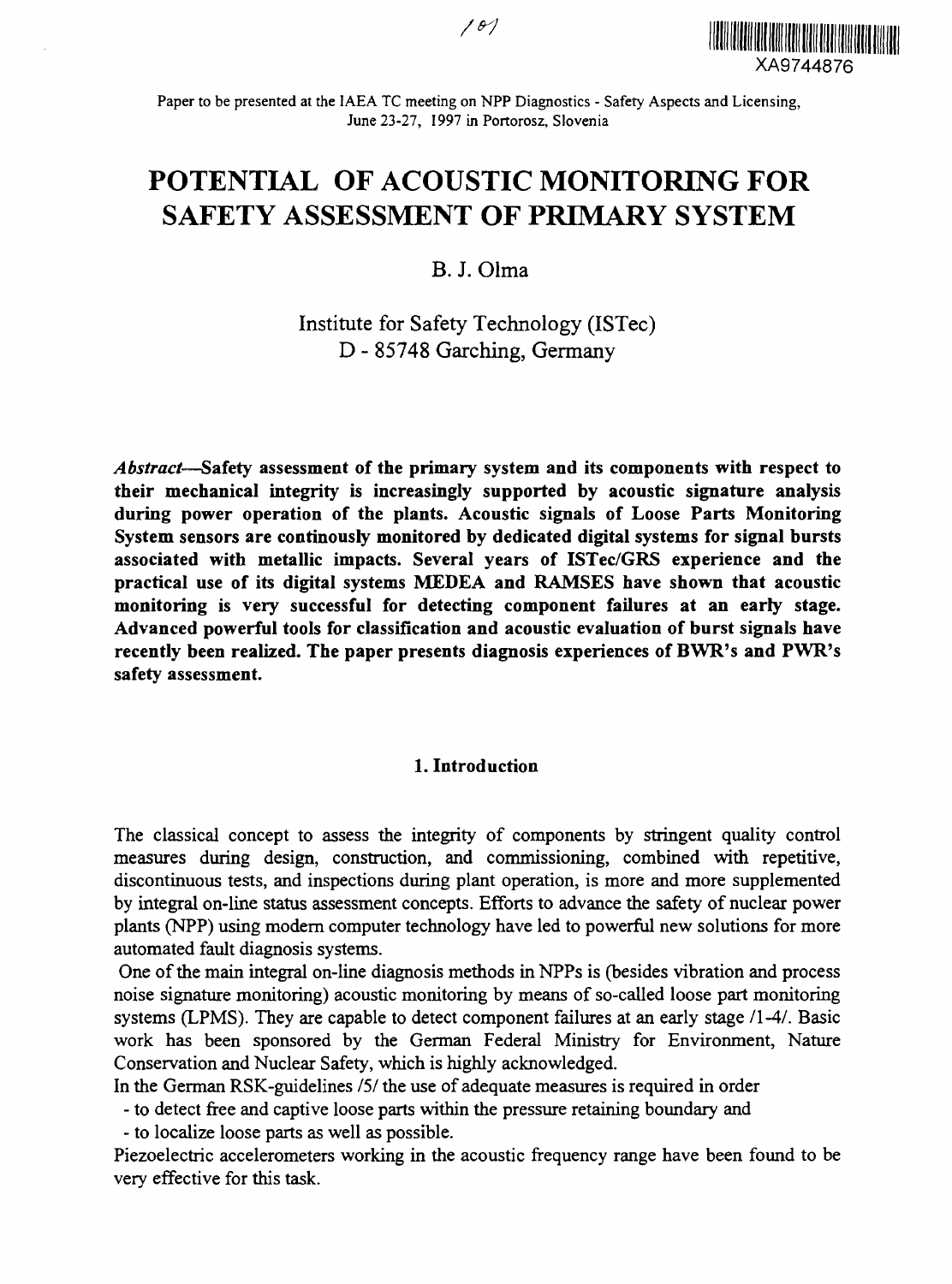

Fig. 1: Sensor positions of loose parts monitoring systems for PWR and BWR

Fig. 1 shows the sensor positions of LPMS for a 1300 MW Pressurized Water Reactor and a 1300 MWe Boiling Water Reactor. The sensors are mounted as near as possible to the surface of the monitored structure. They are positioned in different levels at the reactor pressure vessel and steam generator. ISTec/GRS has collected extensive acoustical data sets from reactor internals and primary circuit components.

## **2. Acoustic signal analysis systems**

Loose parts monitoring systems are installed in all German NPPs. The systems work on-line and monitor the reactor coolant system for detached or loose internal or foreign parts. The technical status of the systems is different according to the different period of their construction. They have been developed now to a satisfactory status. In recent years more and more utilities have replaced old analog systems by modern digital systems. Current investigations concentrate on the improvement of on-line diagnosis methods and trending of components status. ISTec has recently developed two software modules for classification and acoustic evaluation of LPMS signatures /6,7/.

Basic requirement for monitoring of active and passive components at Light Water Reactor (LWR) primary systems is the qualified analysis and detailed burst data interpretation of acoustic signals. A fast digital off-line burst processing system (MEDEA-system) has been realized in the ISTec laboratory. 1st major components are a 16 channels transient recorder, a UNIX- workstation, fast data storage facilities, interactive analysis software and a burst data base, see fig. 2. Acoustic signatures from measurements and analyses of 13 German LWRs with more than 11000 bursts are available. In a burst pattern data base they are characterized by the event type, measurement and signal parameters.

*(0 2/ 2*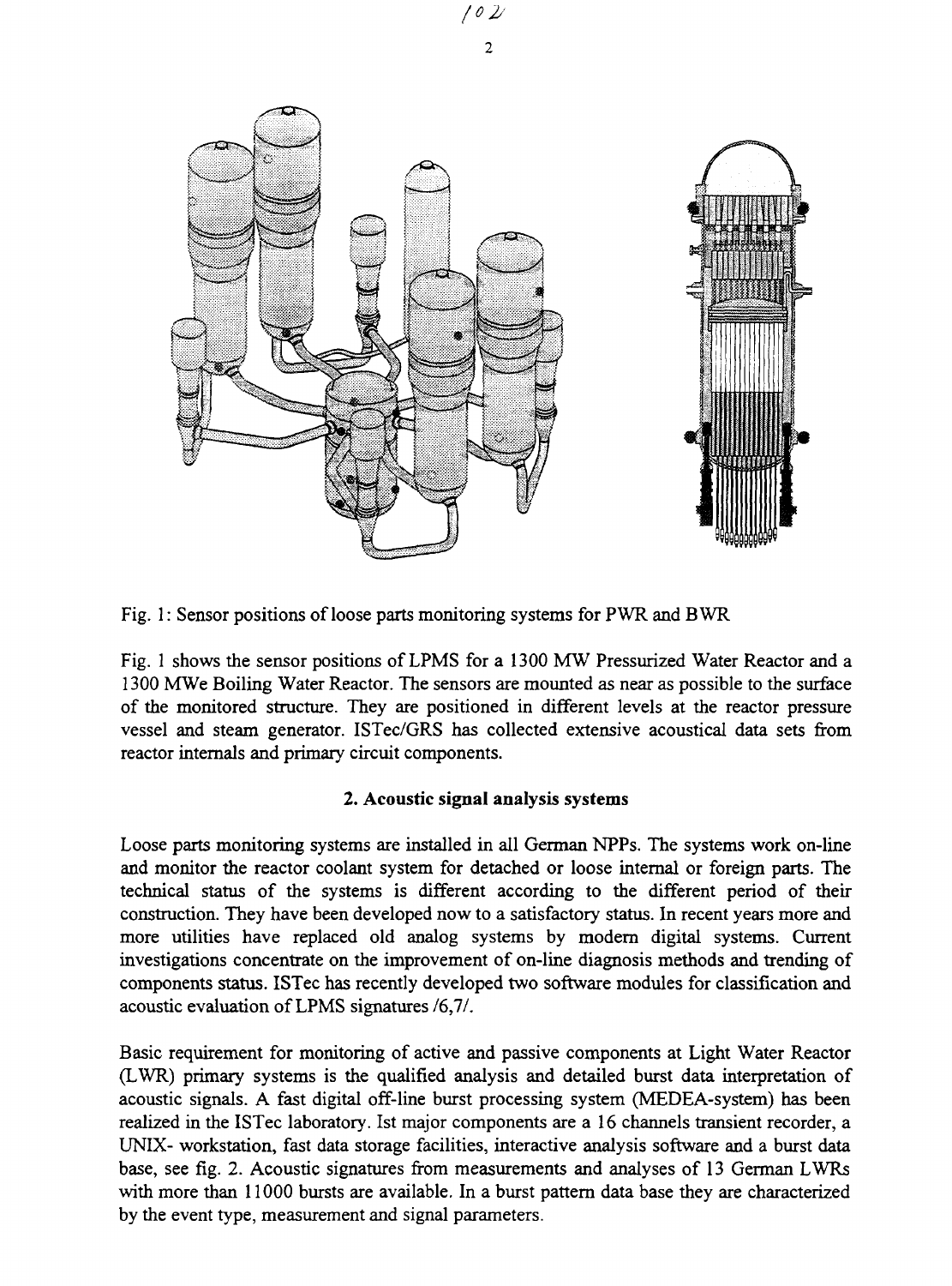

Fig. 2: MEDEA-system for off-line acoustic analysis

For on-site digital signal recording and diagnosis support to the plant a Remote Acoustic Monitoring and Signal Evaluation System (PC-RAMSES) has been developed by ISTec. It consists of six PC-based transient recorder storage modules, a graphic display and a modem. Software packages have been established for storage of the data to the on-site computer after event detection, for remote controlled settings of the transient storage modules via the telephone line and for data transfer of qualified signal patterns to the ISTec laboratory.

## **3. Safety Assessment by Acoustic Analysis**

The common idea of safety assessment of reactor primary system by acoustic analysis is to use acoustic signatures for an integral component status assessment. Surveillance task is always a prevention of failures or a specific precaution against damage. A survey of successfully applied acoustic signal analysis methods is presented in fig. 3 as a reference taken from the practical use of the methods at the plants by ISTec/GRS. It demonstrates which status information has been gained by acoustic signal analyses, which sensor positions are especially suited for the specified surveillance task and which verified evaluation methods have been used for actual occurrences.

 $103$  $\overline{3}$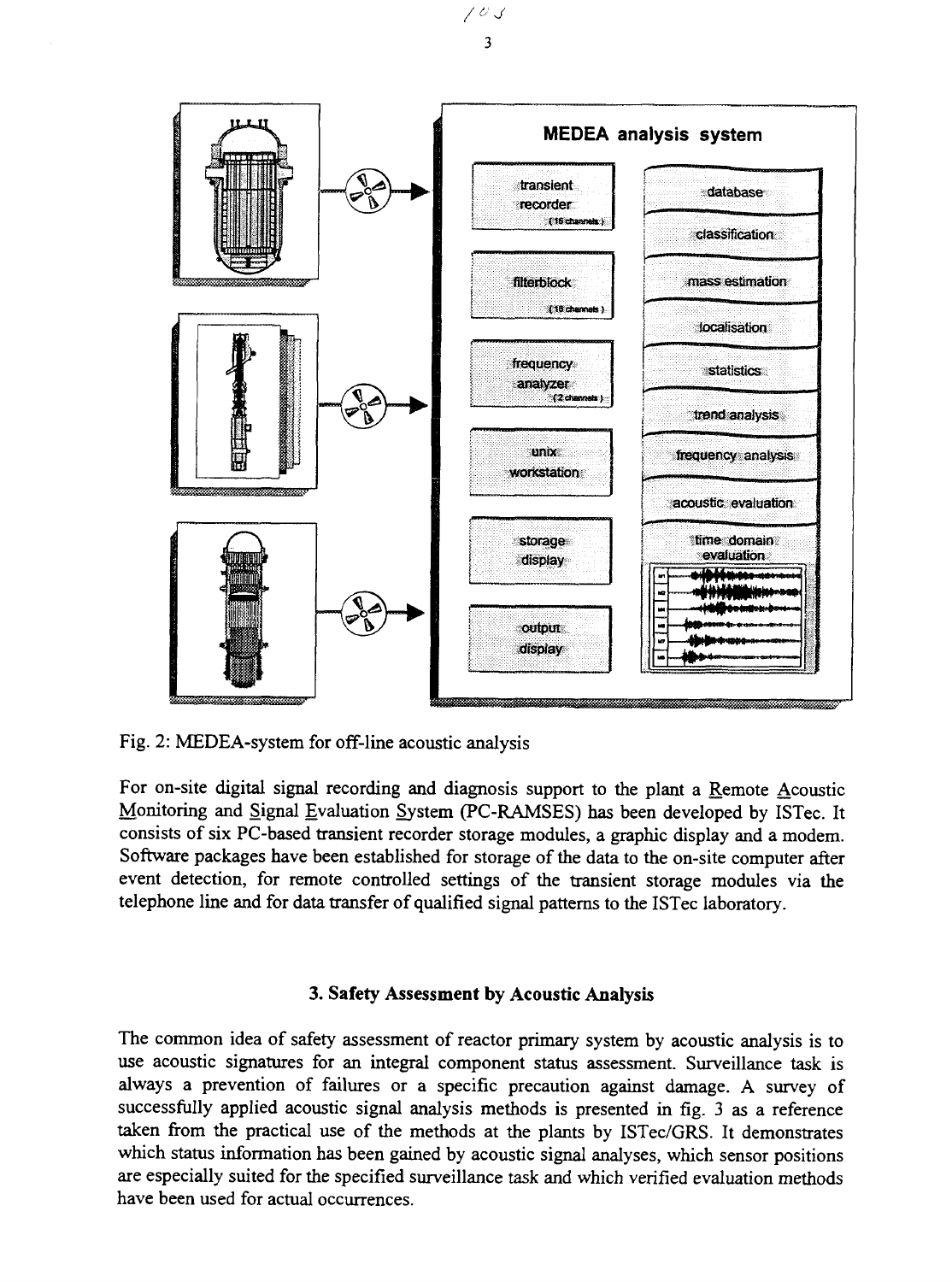| <b>Surveillance Task</b>                                                                                                   | ROW<br>3871981 | ∴SG<br>sensor | SG add-on<br>sansor | <b>Reference</b>                                                                         |
|----------------------------------------------------------------------------------------------------------------------------|----------------|---------------|---------------------|------------------------------------------------------------------------------------------|
| Survalishes of reactor vessel lower plenum and<br>SG inlet plenum for free loose parts                                     |                | 8.            |                     | burst analysis / strip chart record /<br>acoustic avaluation                             |
| Surveillance of reactor vessel internals and<br>SG internals for captive loose parts                                       |                |               |                     | burst analysts / localization / time interval<br>oratysis, accuaile evaksator            |
| Surveillance of feedwater ring integrity<br>$(BWR + PWR)$                                                                  |                |               |                     | pulse sequence analyzis.<br>tube-bundle vicketion analyze.                               |
| Recognition of impact events in the<br>SG U-tube area                                                                      |                |               |                     | localization, pulso secuence analysis.<br>acoustic availables.                           |
| Irregularities at diffuser plats<br>of main coolant pumps                                                                  |                |               |                     | pulse form analysis:<br>BCOUSEC BYZZUBBOX                                                |
| Loose screw connections<br>at internal axial pump                                                                          |                |               |                     | pulse sequence analysis<br><b>Scousic availabor</b>                                      |
| Core barrer monitoring<br>for extensive screw failure                                                                      |                |               |                     | pulse sequence analysis.<br>correlation with bearron flux                                |
| Surveillance of feedwater check valves<br>(bearing and seat)                                                               |                |               |                     | burst form analysis.<br>acoustly exactation.                                             |
| Recognition of impact events<br>in heat removal system                                                                     |                |               |                     | burst analyzis, correlation with<br>coerational measures                                 |
| Surveillance of mechanical integrity of fuel elements<br>during loading/unloading<br>unaam <u>asaanaanaanaanaa</u> naanaan | z,             |               |                     | correlation of accusate signals<br>with holst force indications<br>,,,,,,,,,,,,,,,,,,,,, |

Fig. 3: Possible status informations of primary system components gained by acoustic analysis

Acoustic monitoring systems contain an alarm processing unit with absolute and/or variable (floating) thresholds. Due to the high sensitivity of acoustic monitoring, the detection potential for impact occurrences is comparatively high. Low energetic and minor relevant events are indicated and could be seen as precursors of real failures. Too frequent unnecessary alarms can reduce the confidence to this monitoring technique and should be avoided by appropriate evaluation. On the other hand, they are of great value as status indicators, if they can be used for safety assessment of primary system components. In the following, experiences of status evaluation for safety assessment is presented.

#### **4. Experiences of Status Evaluation for Safety Assessment**

Emphasis of current activities on acoustic monitoring at the primary system of BWR's and PWR's is put on the enhancement of the knowledge base for the interpretation of acoustic signatures. The detailed evaluation of acoustic events requires extensive know-how and analysis efforts; interpreted case studies and well known reference patterns are the basis for the evaluation of extraordinary acoustic signatures. Plant independent registration and analysis of operational experiences, which have been gained on site, provide status information for components assessment.

ISTec/GRS has been involved with a large number of occurrences for analysis and for clarification of the problem by acoustic analysis. The advantage of its use has become obvious in numerous cases. Their bandwidth reaches from

- status assessment of the primary system and its components over
- support and optimization of repair measures with reduction of radiation dosage to personal up to
- flanking and accompanying measures for worst case considerations for plant operation

In the following some representative cases of the number of occurrences will be presented.

*fey* **4**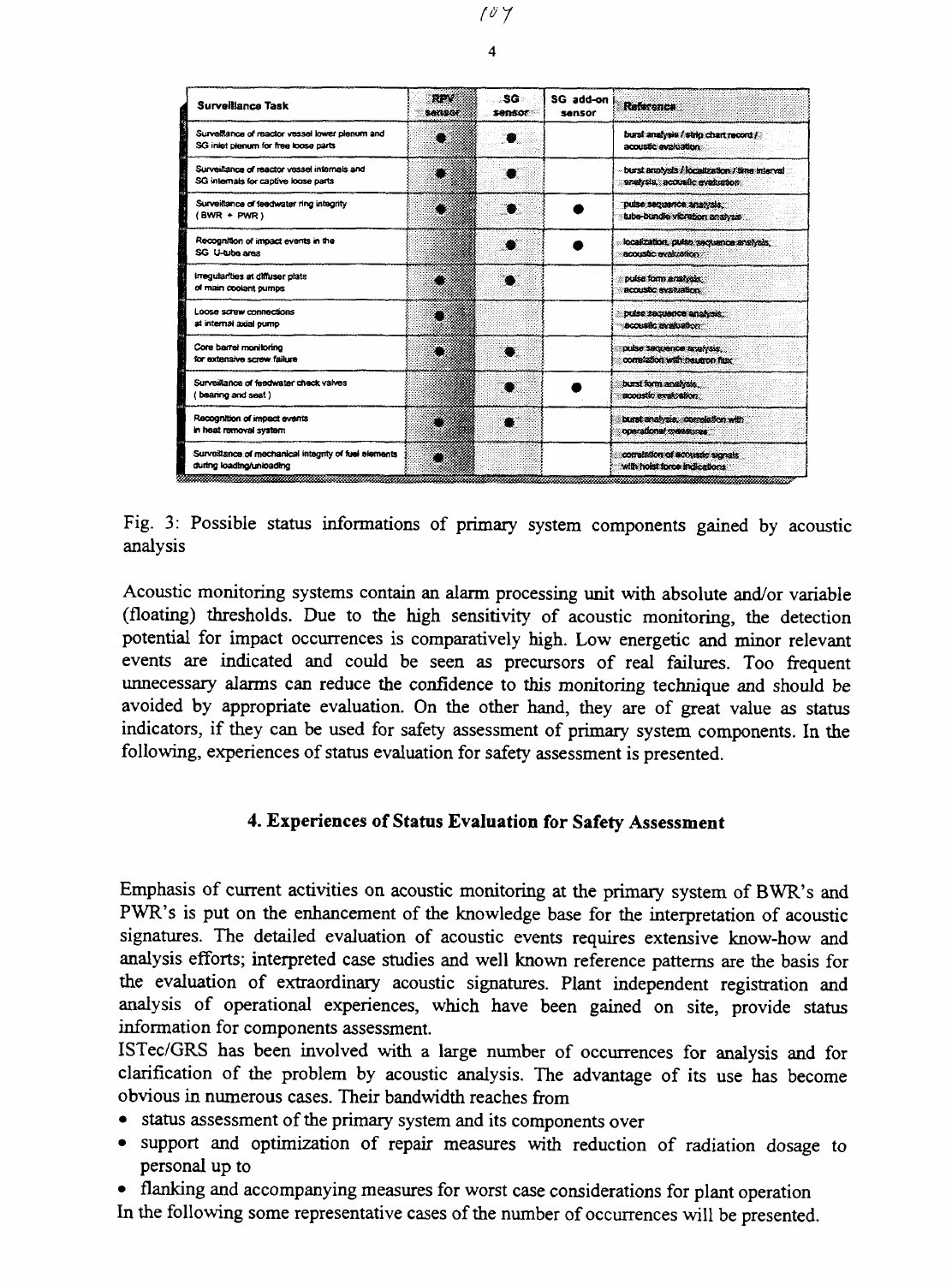*Status Assessment of Internal Axial Pumps after Replacement of Hydrostatic by Hydrodynamic Bearings.*

In recent years consecutively in the three German BWR plants of construction series 69 with 800 MWe respectively 900 MWe electric power the hydrostatic bearings of internal axial pumps (8 respectively 9) have been replaced by hydrodynamic bearings; the pump shafts have been modified and exchanged. The task for the acoustic analysis was to perform a very sensitive surveillance of the pump area for low energy impact or contact occurrences as an additional, time-limited measure. In all three plants the RAMSES system of ISTec has been set up in parallel to the installed LPMS systems during the startup-phase for a period of typically six weeks with relatively low alert levels for an integral status assessment of the internal axial pumps. By a modem connection from the plant to the ISTec laboratory it was possible to follow the trend of the acoustic occurrences and to transfer registrated burst signals to the ISTec laboratory for analysis.

For a 800 Mwe plant, the results of the measurement campaign are shown in fig. 4. The measure was part of the start-up program after the shaft replacement, accepted by the authoritiy. Measurement phases A, B and C with additional FM tape recording are marked in the pump speed diagram. Measurement phase B contains test impact recordings for upper and lower signal evaluation region. Measurement phases A and C show recordings of cold testing and hot testing of the pumps. The analyses were supplemented by the recently developed acoustic module and classification module of ISTec *16,11.* The registered signatures delivered no specific occurences of mechanical impact or contact type. The experience with the new shafts and bearings of the internal axial pumps is positive.



Fig. 4: Status assessment of internal axial pumps after replacement of bearings

10 s 5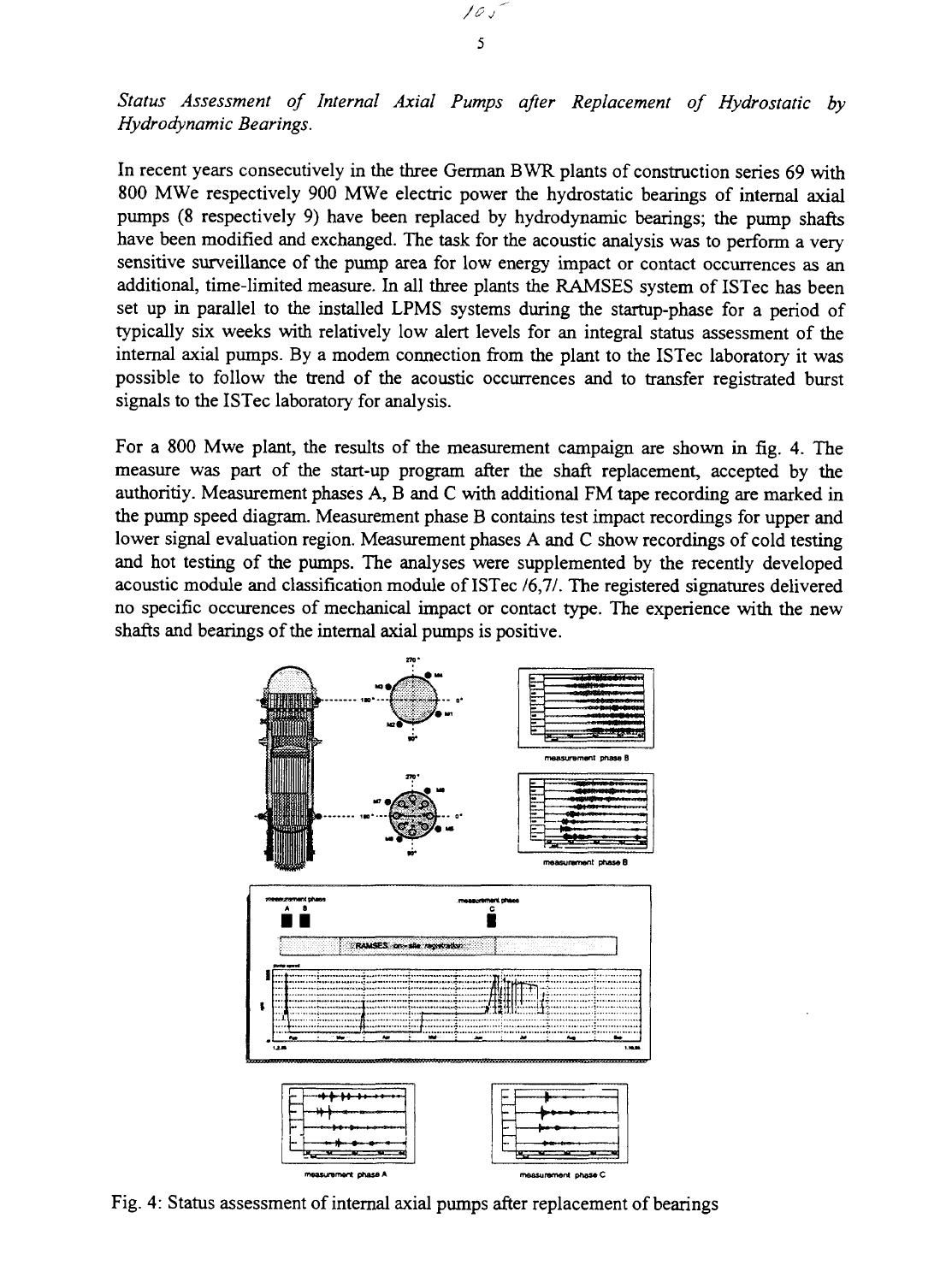### *Support and Optimization of Repair Measures at Steam Generators*

In the Swedish plant Ringhals 2 (a Westinghouse type PWR) as a repair measure the steam generators have been replaced by new steam generators of Siemens/KWU. Unexplained acoustic indications occurred in a steam generator at high power levels. Clarification was required by the authorities before granting licence for full power. The acoustic signals, stored on magnetic tape were analyzed in ISTec laboratory. Fig. 5 shows the sensor positions and a measured burst pattern. The signatures could be interpreted as being caused by fluid induced, position invariant impacts of a loose metallic part with a mass between 100 g and 250 g within the feedwater ring at a specified angular position of 260 and 280 degrees. The localization graphs drawn on the development of the steam generator are shown in fig. 5. A steam generator measurement phase with different water levels and constant feed water flow showed differently frequent impact signals in accordance with the results, see fig. 5. The following surveillance program, which had been accepted by the Swedish authority, was then established to monitor the steam generator until the regular end of the fuel cycle. A later inspection of the feedwater ring confirmed the ISTec diagnosis. A metal disc for inert gas provision during pipe welding, fixed by a wire, was found exactly in the specified region of the feedwater ring of the steam generator.



Fig. 5: Support of a repair measure at a steam generator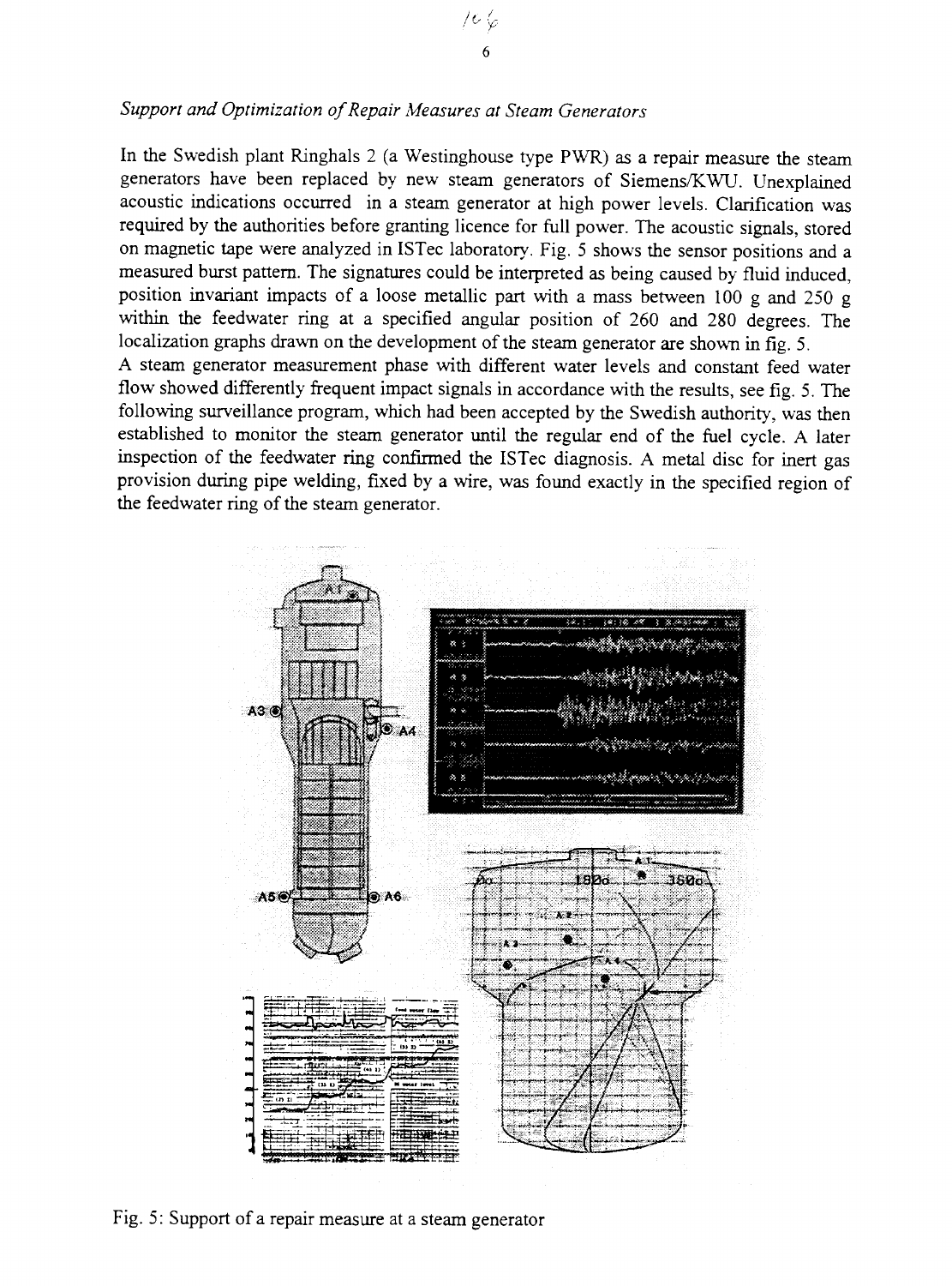In a 1300 MWe PWR as a repair measure the steam generator tube bundles in the four steam generators have been fixed in the U-tube area with a comb-like construction by movable metallic swords. A combined instrumentation and monitoring program has been established in acceptance of the authority and TUEV. In the height of the U-bend area at each steam generator two accelerometers, shifted by 180 degrees, have been installed. The signals of each first sensor have automatically been monitored by alert levels, the second sensor was used as a passive measurement channel. Test impacts with an extended accelerometer instrumentation within the steam generator have been performed and recorded as reference signatures. Fig. 6 (left part) shows the observed signal pattern of a test impact to the comb construction with an aluminium rod. Vibrational measurements have been carried out under full power operation, too. Fig. 6 (right part) shows the APSD of a tube bundle sensor. Frequency peaks can be attributed to eigenfrequencies of the tube bundles and pendular vibrations of the steam generator.



Fig. 6: Test impact pattern and APSD of steam generator instrumentation



Fig. 7: Distribution of burst time intervals of tube bundle impact signals

00  $\overline{7}$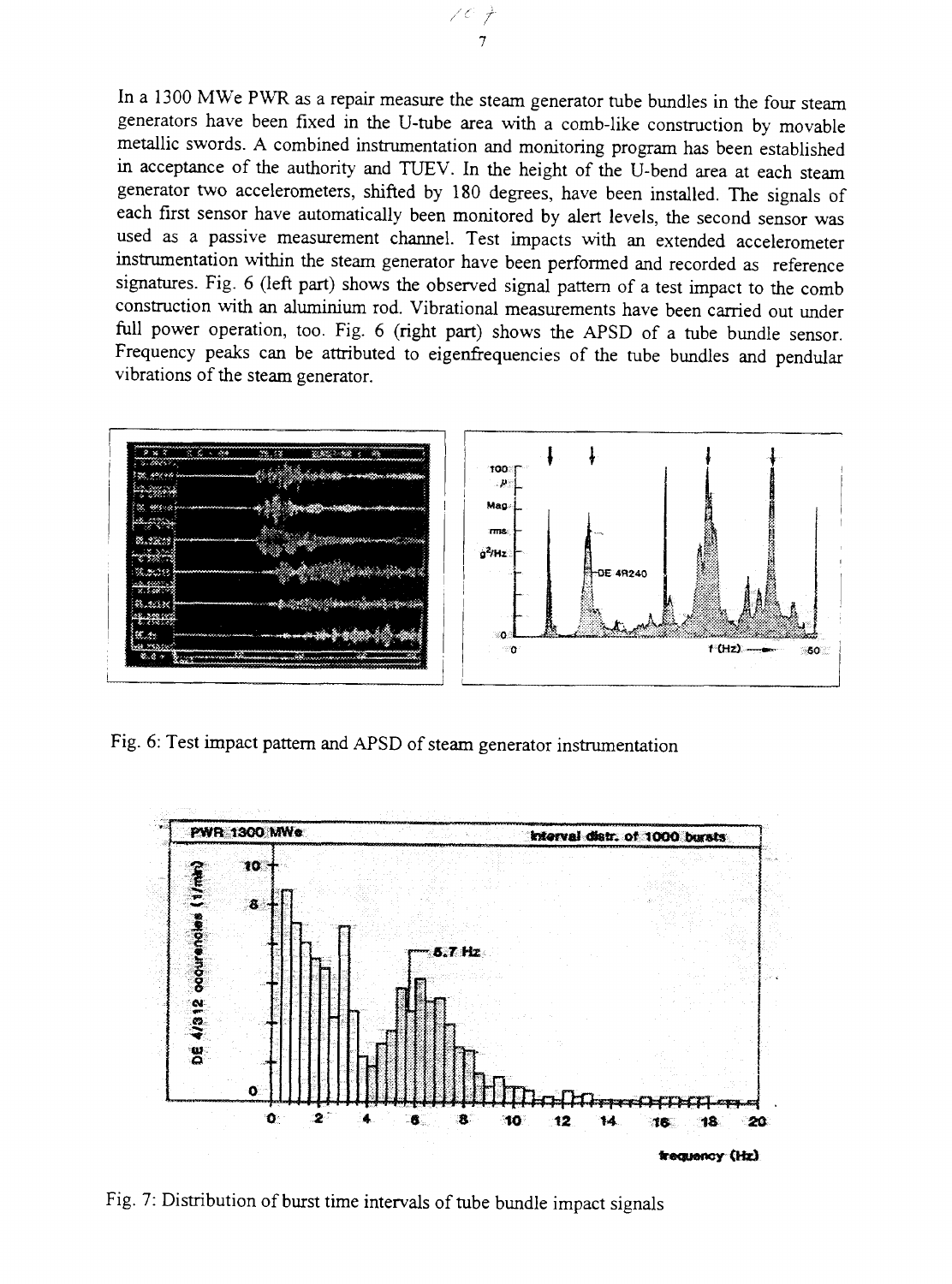During normal power operation of the plant characteristic burst signals from one sensor with a high sequence rate could be observed, yielding metallic impacts originating from one fixed position. Interval time analysis of fig. 7 showed a distribution with a characteristic shape and a dominant peak, which could be correlated to measured vibrations of steam generator tube bundles. This finding was supported by the fact that the impacts were subjected to operating conditions of secondary side (feedwater flow, asymmetric fluid load). Impacts of this kind could be avoided during subsequent operation by appropriate operating measures. Trending of the measured signals showed the success of the measures taken; the experience with the repair measures are positive.

#### *Flanking and Accompanying Measures Needed for Plant Operation*

An example for a flanking measure of acoustic analyses will be given below. Inspection of the core barrel of a 1200 MWe PWR showed indications for defective austenite core barrel screws, which should be replaced by ferritic screws then in the next plant revision. If screw failure should happen to a major extent, then by a worst case consideration it should be assessed that it could be recognized at an early stage by an appropriate measuring program. A theoretical estimate of the acoustic evaluation showed that expected reactor vessel acoustic accelerometer amplitudes of a possible loose and impacting form sheet would reach signal noise ratios of more than 3:1 for the reactor vessel sensor and should therefore be detectable. A combined acoustic and vibration monitoring program was performed till the end of the fuel cycle. The RAMSES system was installed on the site, the signals of four acoustic sensors of the reactor vessel have been used as monitor channels and were measured with relatively low alert levels. In the left part of fig. 8 the sensor positions are shown, in the right part the number of alarms per day in a 20-days period for the four sensors is presented. Digital signals of registered occurrences were transferred by telefone to the ISTec/GRS laboratory. The signal patterns could be evaluated as being not specific of the core barrel. No indications of ongoing screw failure of core barrel could be observed for this fuel cycle. This finding was confirmed later by inspection.



Fig. 8: Acoustic monitoring of possible screw failure of form sheet of core barrel as a flanking measure